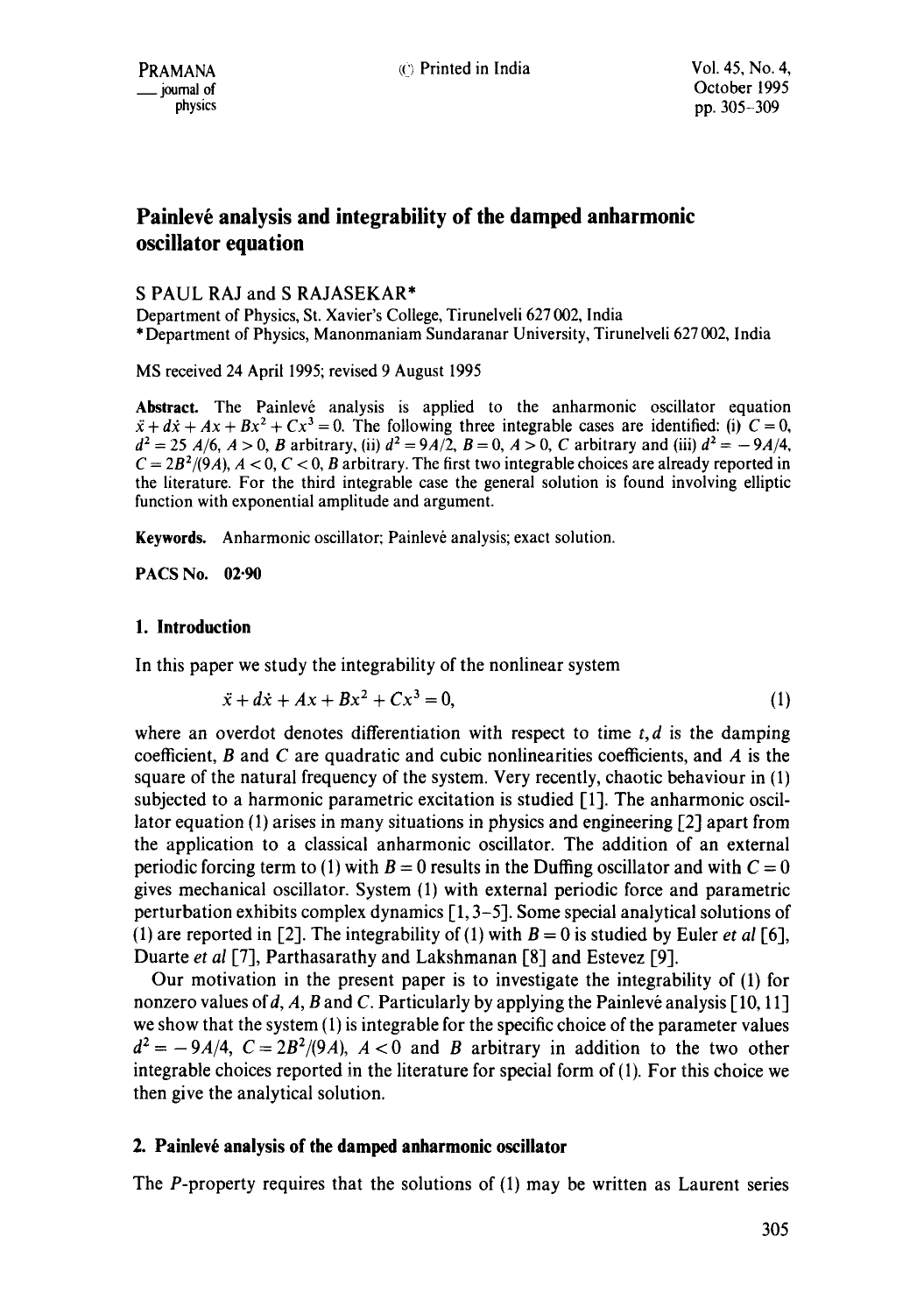expansion in the complex variable [10, 11]  $\tau = t - t_0$  with leading order

$$
x \sim a_0 \tau^p, \tag{2}
$$

where  $p$  is yet determined. Inserting the dominant term (2) in (1) one finds two possibilities

(i) 
$$
p = -2
$$
,  $a_0 = -6/B$ ,  $C = 0$ .  
\n(ii)  $p = -1$ ,  $a_0^2 = -2/C$ .

Now to find higher order terms we write

$$
x = a_0 \tau^p + \alpha \tau^{p+r} \tag{3}
$$

and substitute in (1) to obtain resonances, that is, conditions such that arbitrary constants may enter in the expansion (3). For the case  $p = -2$  resonance condition is  $(r + 1) (r - 6) = 0$ . In other words, the resonances occur at  $r = -1, 6$ . For the case (ii)  $(p = -1)$  the resonance values become  $r = -1, 4$ . The root  $-1$  corresponds to the arbitrariness of  $t_0$ .

To verify the occurrence of sufficient number of arbitrary constants we introduce the series expansion

$$
x = a_0 \tau^p + \sum_{k=1}^r a_k \tau^{p+k}
$$
 (4)

in (1) and equate the coefficients of various powers of  $\tau$  to zero.

*Case (i)*: Here the resonances are  $r = -1, 6$ . The values of the coefficients  $a_i$ ,  $i = 1, 2, \ldots, 5$  are given by

$$
a_1 = 6d/(5B)
$$
,  $a_2 = (d^2 - 25A)/(50B)$ ,  $a_3 = d^3/(250B)$ ,  
\n $a_4 = (7d^4 - 125A^2)/(5000B)$ ,  $a_5 = (79d^5 - 1375dA^2)/(75000B)$ .

For  $a_6$  we obtain

$$
a_6(0) = 25A - 6d^2.
$$

Hence, case(i) possesses P-property for

$$
C = 0
$$
,  $d^2 = 25A/6$ ,  $A > 0$ , *B* arbitrary. (5)

*Case (ii):* Here  $p = -1$ ,  $r = -1$ , 4. From the coefficients of  $\tau^{-3}$ ,  $\tau^{-2}$ ,  $\tau^{-1}$ ,  $\tau^0$  we obtain

$$
a_0^2 = -2/C, \quad a_1 = -(2B + Cda_0)/6C, \quad a_2 = a_0(6AC - 2B^2 - Cd^2)/36C,
$$
  

$$
a_3 = da_0(9AC - 3B^2 - 2d^2C)/(108C) + B(2B^2 - 9AC)/(108C^2),
$$
 (6)

respectively. From the coefficients of  $\tau^1$  in (1) we get

$$
a_4(0) = -2da_3 - 2a_0a_3(B + 3Ca_1) - 3Ca_0a_2^2
$$
  
- a<sub>2</sub>(A + 2Ba<sub>1</sub> + 3Ca<sub>1</sub><sup>2</sup>).

Simple manipulation of the above equation yields  $a_3 = 0$ . From (6) we note that  $a_3$ becomes zero either for  $da_0\alpha_1/(108C) + \alpha_2 = 0$  with  $\alpha_1 \neq 0$ ,  $\alpha_2 \neq 0$  or for  $\alpha_1 = \alpha_2 = 0$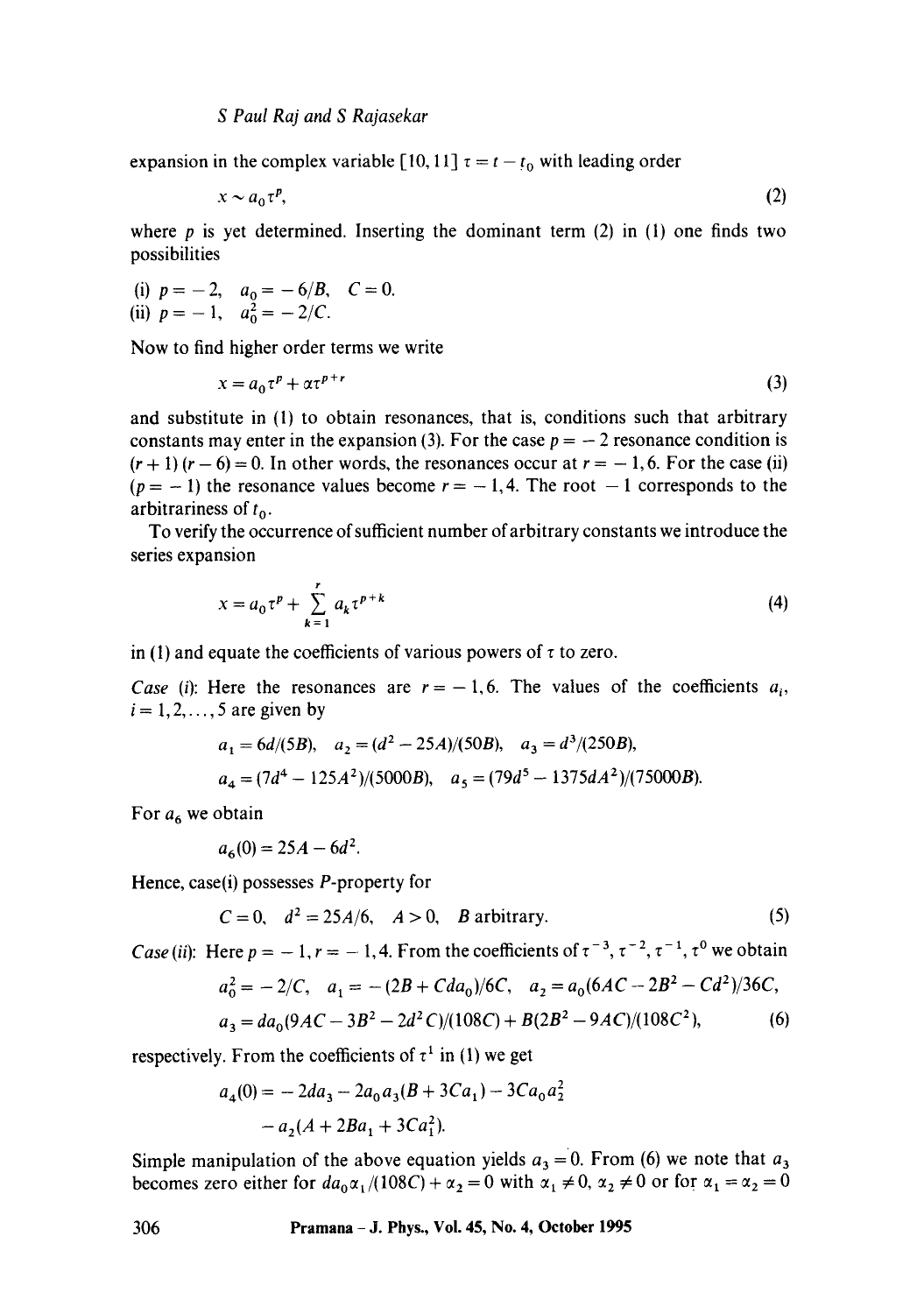*Painlev~ analysis and anharmonic oscillator* 

where

$$
\alpha_1 = 9AC - 3B^2 - 2d^2C, \quad \alpha_2 = B(2B^2 - 9AC)/(108C^2). \tag{7}
$$

In the next section we show that analytical solution exists for  $\alpha_1 = \alpha_2 = 0$ , that is, for

$$
2B^2 - 9AC = 0, \quad 9AC - 3B^2 - 2d^2C = 0.
$$
 (8)

From (8) the integrable conditions are

$$
d^2 = -9A/4, \quad C = 2B^2/(9A), \quad A < 0, \quad B \text{ arbitrary.} \tag{9}
$$

Further from (7), the conditions  $\alpha_1 = 0$ ,  $\alpha_2 = 0$  with  $B = 0$  gives

$$
d^2 = 9A/2, \quad B = 0, \quad A > 0, \quad C \text{ arbitrary.} \tag{10}
$$

Thus we find that  $(1)$  possesses P-property for three parametric restrictions given by  $(5)$ , (9) and (10). The third integrable choice (10) is reported in  $[6, 8, 9]$ . To the best of our knowledge the integrable choice (9) has not been listed in the literature.

### **3. Analytical solution for the integrable choice (9)**

Analytical solution for the integrable choices  $(5)$  and  $(10)$  are given in  $[12, 2, 8]$ . In this section we obtain the exact solution of (1) for the parametric restrictions (9). For nonlinear differential equations, at present, no general methods are available to find analytical solutions. However, exact analytical solution is reported in the literature for certain form of second-order ordinary differential equation. For example in ref. [12] analytical solution is given for the equation

$$
\ddot{W} + AW + BW^3 = 0,\tag{11}
$$

where A and B are arbitrary. Since the above equation is a special case of  $(1)$ , we check the possibility of reducing (1) into (11) by a suitable transformation. This may be possible for Specific parametric choices.

First we write

$$
x = uV \tag{12}
$$

and find V so that no first derivative in u appears. We obtain  $V = V_0 e^{-d/2t}$ . For convenience we choose  $V_0 = 1$ . Equation (1) now becomes

$$
\ddot{u} + (A - d^2/4)u + Be^{d/2t}u^2 + Ce^{-dt}u^3 = 0.
$$
 (13)

Then we use the transformation linear in  $W$  of the form

$$
u = \alpha e^{at} + \beta W(Z) e^{gt}, \tag{14a}
$$

$$
Z = be^{ft}.\tag{14b}
$$

When (14a) is substituted in (13) exponential time dependence in the second term of (14a) gives a first derivative in W. To eliminate the first derivative of W the transformation (14b) is introduced. Now we get a differential equation in  $W$ . To determine the constants of (14), we substitute (14) in (13) and equate the coefficients of  $W^0$ ,  $W^2$  and *dW/dZ* to zero. In the reduced differential equation all the terms contain exponential time dependence except the coefficient of  $W$ . So we equate the coefficient of  $W$  to zero.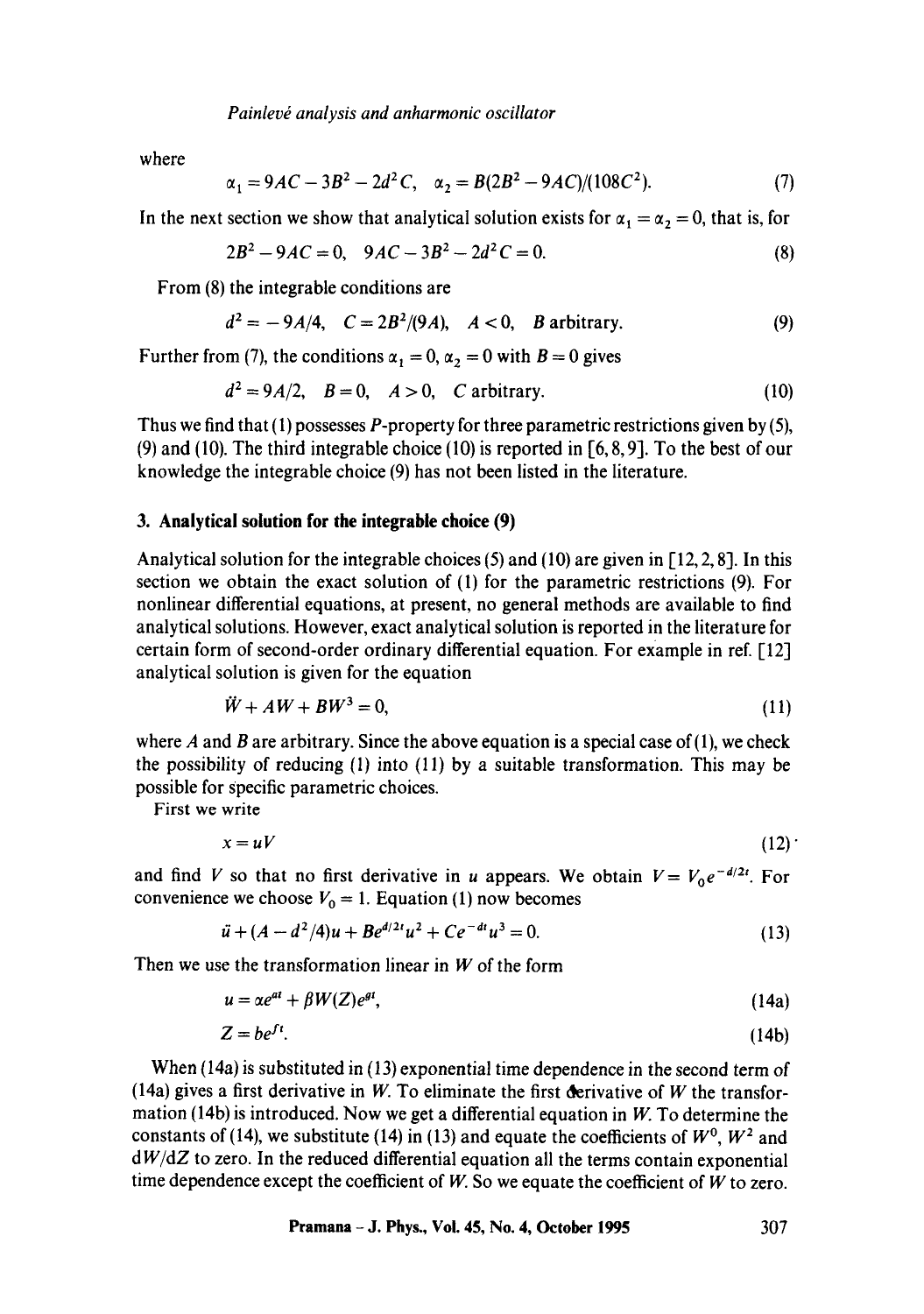Further when  $f = -2g$  the exponential time dependent terms disappear and we obtain

$$
\mathrm{d}^2 W / \mathrm{d} Z^2 = W^3. \tag{15}
$$

The constants in (14) are found to be

$$
a = d/2
$$
,  $f = -d/3$ ,  $g = d/6$ ,  $\alpha = -B/3C$ ,  $\beta = 2d^2/3B$ ,  $b = \sqrt{2}$  (16a)

and further we require

$$
d^2 = -9A/4, \quad C = 2B^2/9A. \tag{16b}
$$

We note that the conditions given by (16b) are the parametric choices obtained by P-analysis (clarify eq. (9)). More precisely equation (1) under the transformation

$$
x(t) = (2d^2/3B)(1 + W(Z)e^{-(d/3)t}),
$$
\n(17a)

$$
Z = \sqrt{2}e^{-(d/3)t} \tag{17b}
$$

together with the conditions (16b) reduces to (15) which is (11) when  $A = 0$ .

The first integral of (15) is

$$
(\mathrm{d}W/\mathrm{d}Z)^2 = W^4/2 + c_0,\tag{18}
$$

where  $c_0$  is an integration constant. We consider two cases in which  $c_0 = 0$  and  $c_0 \neq 0$ separately. For  $c_0 \neq 0$  with  $W(0) = W_0 = (-2c_0)^{1/2}$  and  $dW/dZ|_{z=0} = 0$  real solutions of (15) exist only for  $c_0 < 0$  and are given by

$$
W = W_0/cn(W_0 v; k), \quad k^2 = 1/2, \quad v = Z - Z_0,
$$
\n(19)

where  $Z_0$  is a second integration constant so that the solution of (1) becomes

$$
x(t) = (2d^{2}/3B)[1 + W_{0} \exp(-dt/3)/cn(W_{0} Z; k)],
$$
  
\n
$$
Z = \sqrt{2} \exp(-dt/3) - Z_{0}.
$$
\n(20)

The solution (20) for  $d > 0$  exponentially decays to the stable fixed point (node) in the limit  $t \to \infty$  for the range  $0 < |W_0Z_0| < \{\pi/2F(1/2; 1/2; 1; 1/2) - 2\}$ . (The other two fixed points are saddle.) However, for  $c_0 = 0$  the solution given by (20) becomes simple. In this case, straightforward integration of  $(18)$  gives the solution of  $(1)$  as

$$
x(t) = (2d^2/3B)[1 \pm 1/(1 + c_1 \exp(dt/3))],
$$

where  $c_1$  is the integration constant.

### **Acknowledgement**

The authors would like to thank the referee for several suggestions. This work forms part of UGC minor research project.

### **References**

- [1] J M Malasoma, C H Lamarque and L Jezequel, *Int. J. Nonlinear Dynamics* 5, 153 (1994)
- [2] J M Dixon, J A Tuszynski and M Otwinowski, *Phys. Rev.* A44, 3481 (1991)
- [3] R H Plaut and J C Hsiech, *J. Sound Vib.* 120, 73 (1987)